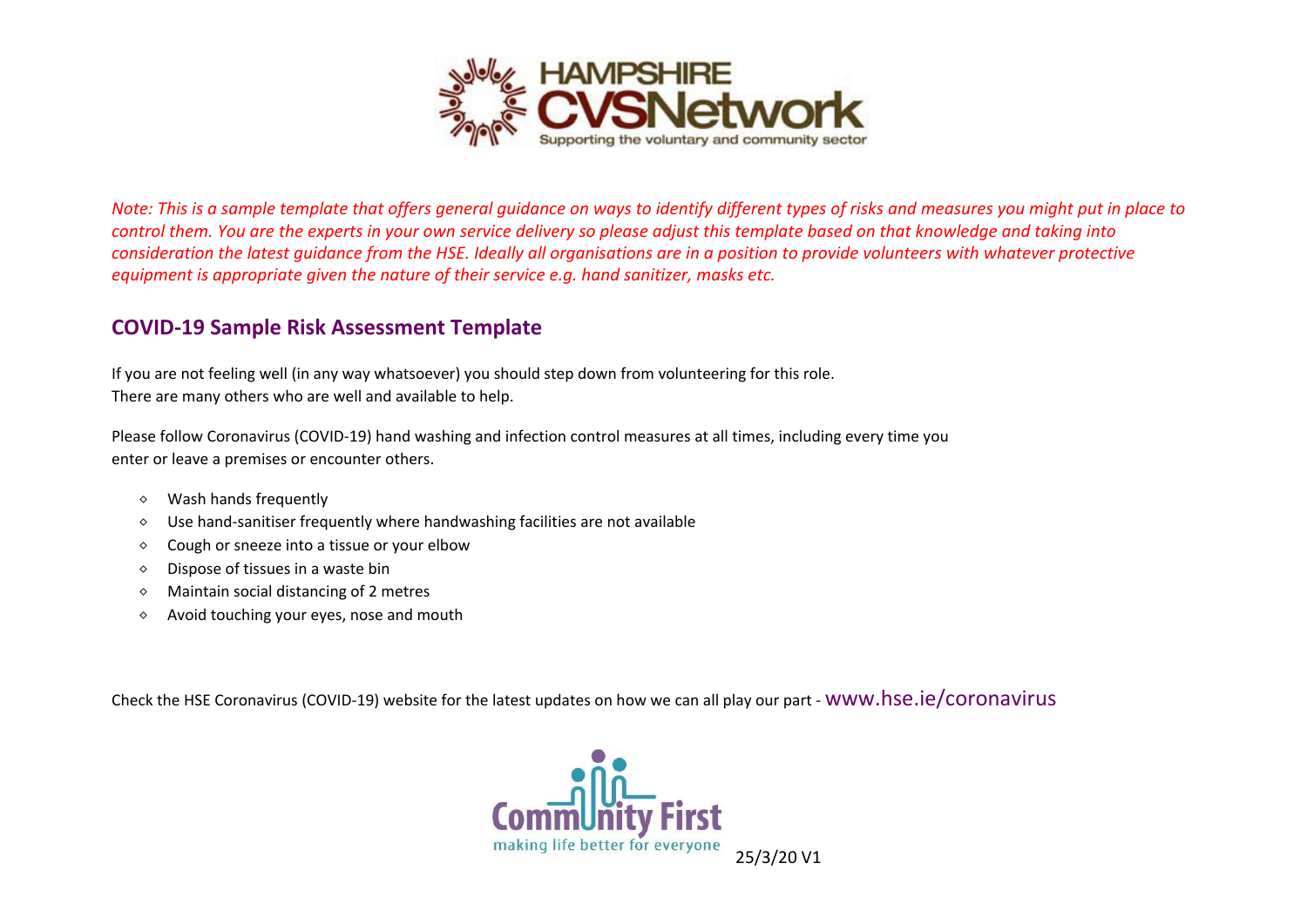

| <b>Activity</b><br><b>Shopping</b>                                                                               | <b>Hazard</b>                                                         | <b>Pre-Control</b><br><b>Measure</b><br><b>Risk Rating</b> | <b>Control Measures</b>                                                                                                                                                                                                                                                                                                                                                                                                                                                                                                                                                                                                                                                                                                                                                                                      | <b>Residual Risk</b><br>Rating |
|------------------------------------------------------------------------------------------------------------------|-----------------------------------------------------------------------|------------------------------------------------------------|--------------------------------------------------------------------------------------------------------------------------------------------------------------------------------------------------------------------------------------------------------------------------------------------------------------------------------------------------------------------------------------------------------------------------------------------------------------------------------------------------------------------------------------------------------------------------------------------------------------------------------------------------------------------------------------------------------------------------------------------------------------------------------------------------------------|--------------------------------|
| Collection and<br>delivery of<br>shopping and<br>medical<br>prescriptions to<br>individuals in<br>self-isolation | Exposure to<br>COVID-19, colds and<br>other viruses and<br>infections | <b>High</b>                                                | Where possible confirm the list of items needed over the phone so<br>$\Diamond$<br>that you can minimise contact with the individual in self-isolation.<br>Where you need to pick up a list from the individual contact them by<br>$\Diamond$<br>phone before arriving so they know to expect you.<br>Follow hand cleaning and social distancing guideline procedures as<br>$\Diamond$<br>outlined at each shop or pharmacy.<br>When delivering items to an individual in isolation leave the shopping<br>$\Diamond$<br>items at the front door, ring or knock on door and step back a<br>minimum of 2 metres.<br>Do not enter the person's home even if invited, explain that this is for<br>$\Diamond$<br>their own and your safety.<br>Use any protective equipment/measures as instructed.<br>$\Diamond$ | <b>Medium</b>                  |

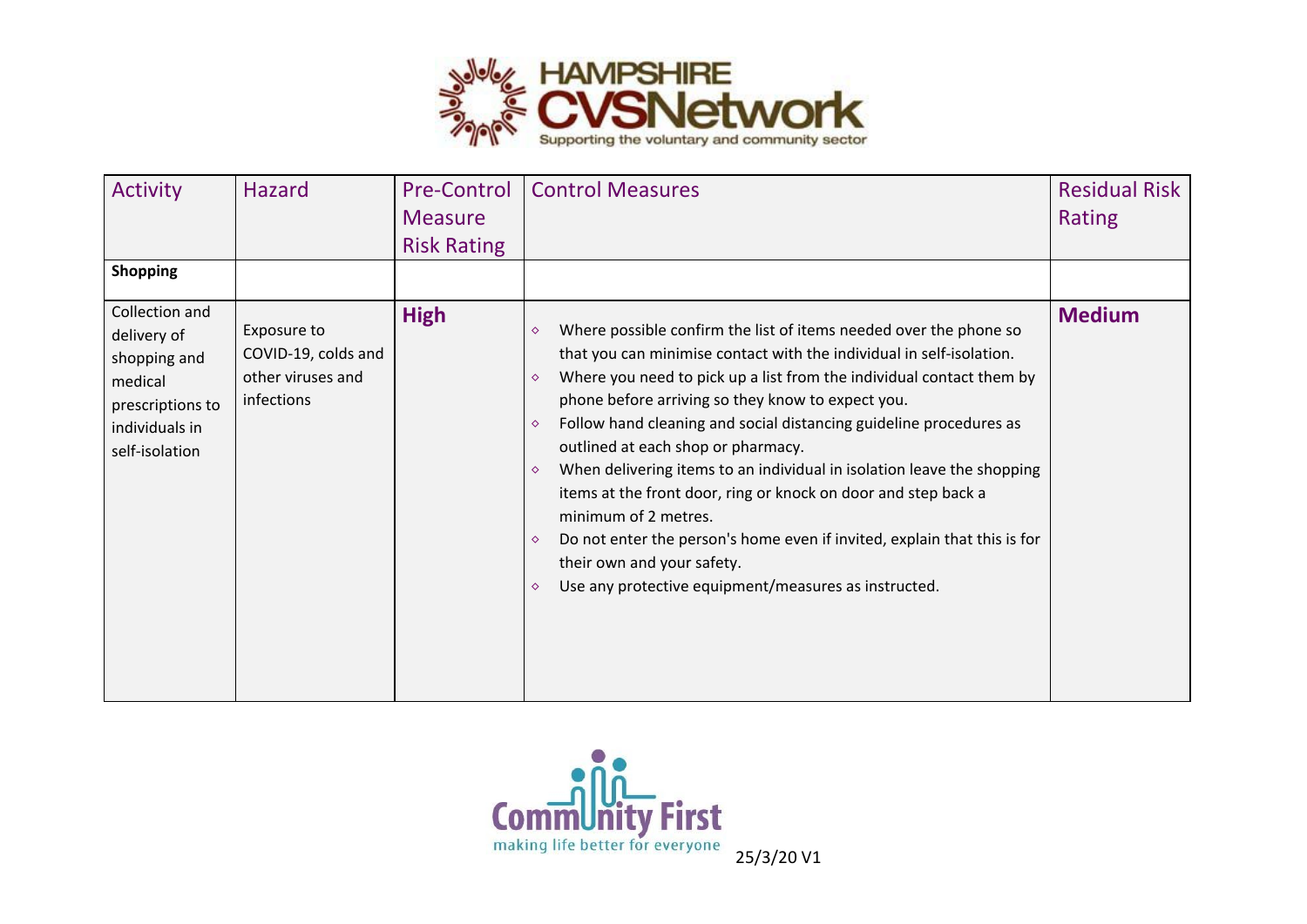

| <b>Leaflet</b><br><b>Distribution</b>                 |                                                                                                                                          |               |                                                                                                                                                                                                                                                                                                                                                                                                                                                                                                                                                                                                                                                                                                                                                                                          |               |
|-------------------------------------------------------|------------------------------------------------------------------------------------------------------------------------------------------|---------------|------------------------------------------------------------------------------------------------------------------------------------------------------------------------------------------------------------------------------------------------------------------------------------------------------------------------------------------------------------------------------------------------------------------------------------------------------------------------------------------------------------------------------------------------------------------------------------------------------------------------------------------------------------------------------------------------------------------------------------------------------------------------------------------|---------------|
| Collection &<br>delivery or<br>posting of<br>leaflets | Exposure to<br>COVID-19, colds and<br>other viruses and<br>infections                                                                    | <b>High</b>   | Follow hand-cleaning and social distancing guideline procedures<br>$\Diamond$<br>before and after picking up leaflets and at each location where<br>leaflets are posted or distributed.<br>Use any protective equipment/measures as instructed.<br>$\Diamond$                                                                                                                                                                                                                                                                                                                                                                                                                                                                                                                            | <b>Medium</b> |
|                                                       | Muscular / joint<br>injury / repetitive<br>strain. Injury due to<br>slips/trips/falls<br>Exposure to<br>weather & outdoor<br>environment | <b>Medium</b> | Wear comfortable clothing and walking shoes. Be sure to wear<br>$\Diamond$<br>clothing suitable for the weather forecast for that day.<br>Before doing any heavy lifting consider if you are fit enough to do so.<br>$\Diamond$<br>If not please ask for help or consider if this is the right role for you.<br>Follow manual handling guidelines for correct lifting, bending and<br>$\Diamond$<br>kneeling methods:<br>Bending your knees when picking up or putting down a load<br>$\mathbf 0$<br>Keeping your back straight<br>O<br>Using both hands<br>O<br>Not overstretching<br>$\Omega$<br>Keeping the load close to your body<br>$\mathbf 0$<br>Be aware of your environment and stay alert for any tripping hazards<br>♦<br>e.g. uneven pavements, wet or slippery floors etc. | Low           |

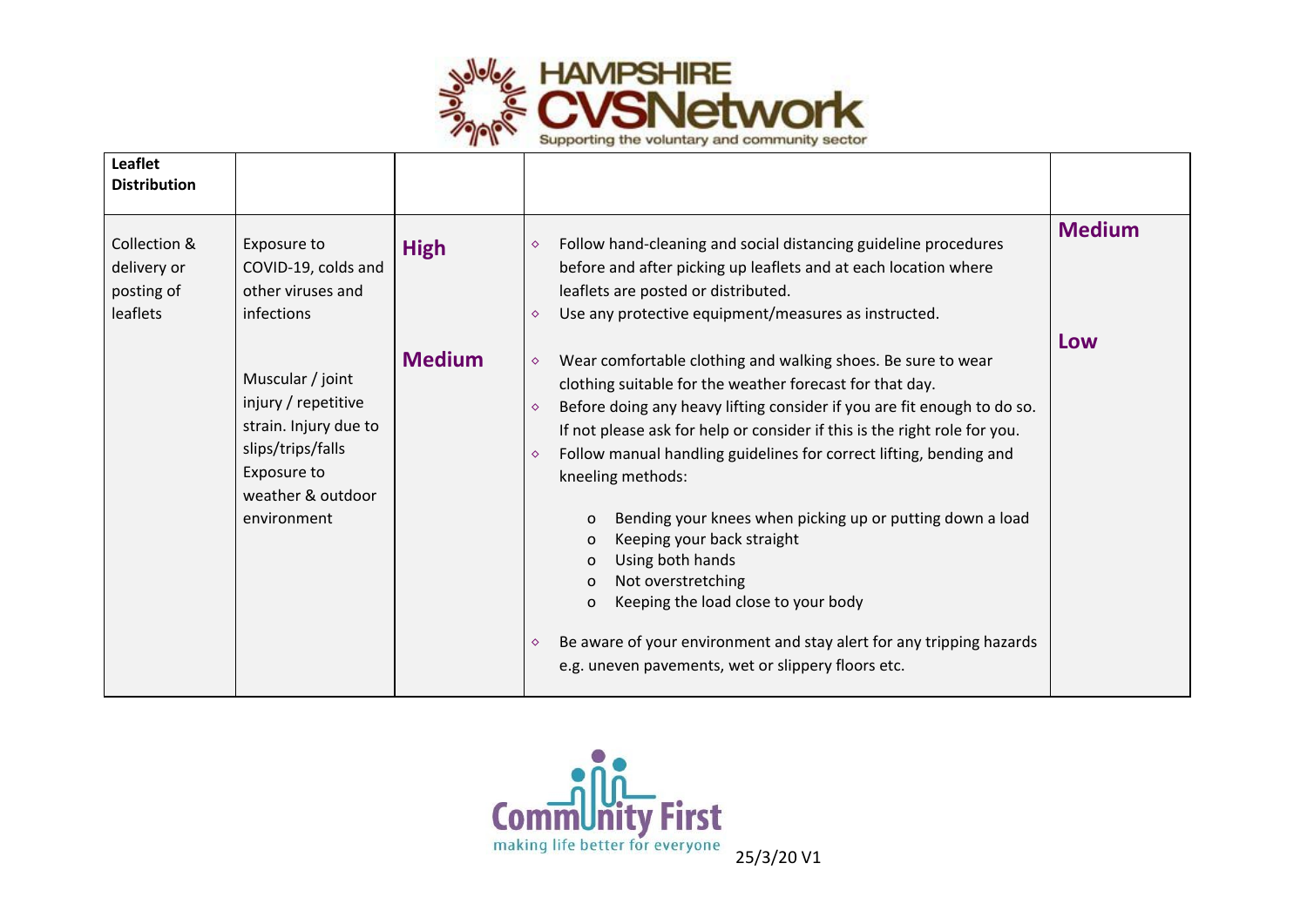

| <b>Food Pack</b><br><b>Assembly</b>                         |                                                                                             |               |                                                                                                                                                                                                                                                                                                                                                                                                                                                                                                                                                                                                                                                                                                                                                                                                               |               |
|-------------------------------------------------------------|---------------------------------------------------------------------------------------------|---------------|---------------------------------------------------------------------------------------------------------------------------------------------------------------------------------------------------------------------------------------------------------------------------------------------------------------------------------------------------------------------------------------------------------------------------------------------------------------------------------------------------------------------------------------------------------------------------------------------------------------------------------------------------------------------------------------------------------------------------------------------------------------------------------------------------------------|---------------|
| Moving and<br>unpacking<br>boxes etc<br>Assembling<br>packs | Exposure to<br>COVID-19, colds and<br>other viruses and<br>infections                       | <b>High</b>   | Follow hand cleaning and social distancing guideline procedures<br>$\Diamond$<br>before entering and after leaving each location where food packs are<br>being assembled. Follow these procedures at all times while in the<br>food assembly location.                                                                                                                                                                                                                                                                                                                                                                                                                                                                                                                                                        | <b>Medium</b> |
| Loading<br>assembled<br>packs                               | Muscular / joint<br>injury / repetitive<br>strain<br>Injury due to slips,<br>trips or falls | <b>Medium</b> | Use any protective equipment/measures as instructed.<br>$\Diamond$<br>Wear comfortable clothing and shoes.<br>$\Diamond$<br>Before doing any heavy lifting consider if you are fit enough to do so.<br>$\Diamond$<br>If not please ask for help or consider if this is the right role for you.<br>Follow manual handling guidelines for correct lifting, bending and<br>$\Diamond$<br>kneeling methods:<br>Bending your knees when picking up or putting down a load<br>$\mathbf{O}$<br>Keeping your back straight<br>$\mathbf{O}$<br>Using both hands<br>$\mathbf{O}$<br>Not overstretching<br>$\mathbf 0$<br>Keeping the load close to your body<br>$\mathbf 0$<br>Be aware of your environment and stay alert for any tripping hazards<br>$\Diamond$<br>e.g. uneven pavements, wet or slippery floors etc. | Low           |